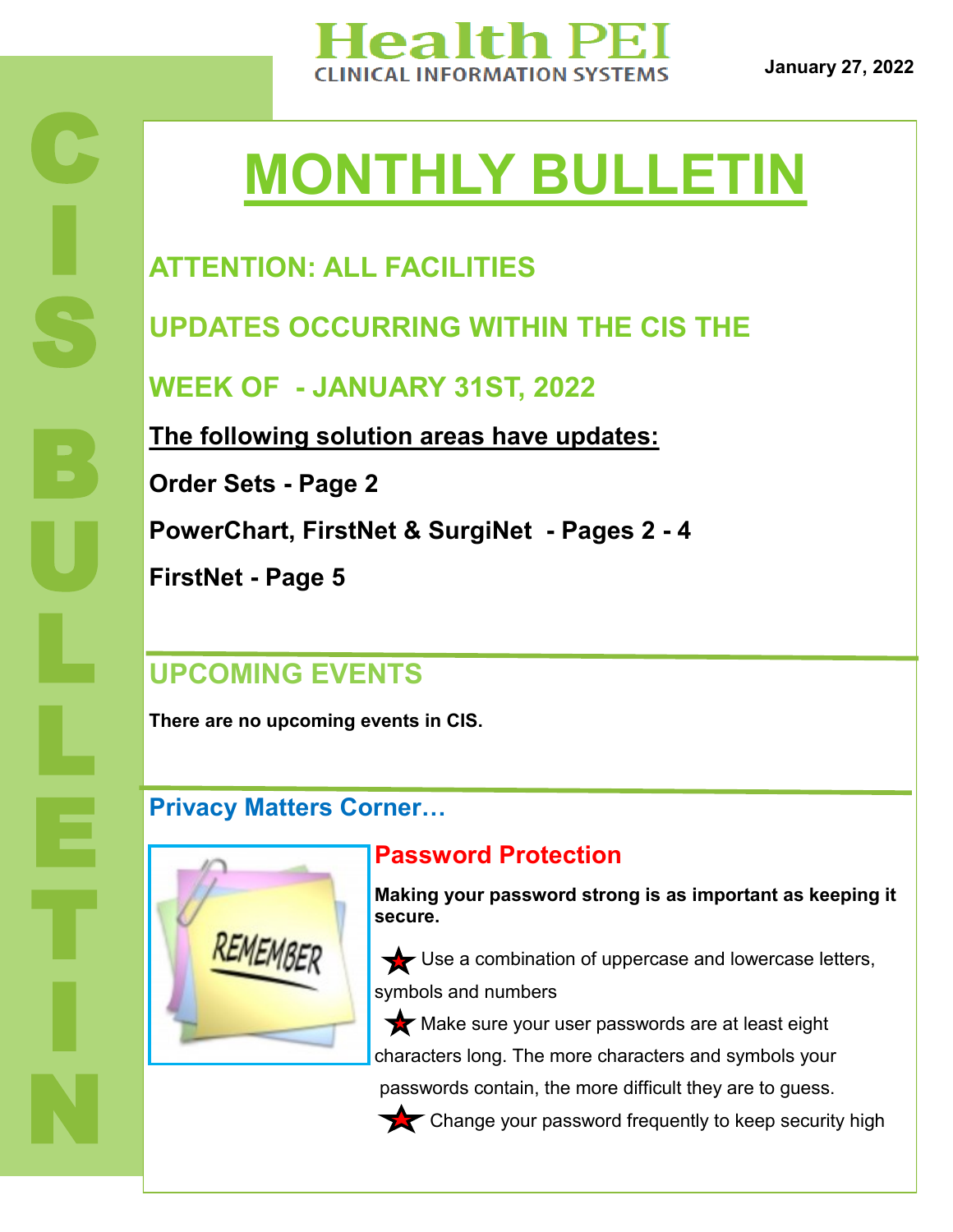

# **Order Set Update:**

**Removed!** The default on "Consult Pharmacy" on COPD Admit, COPD Management and COPD Pathways

# **PowerChart/FirstNet/SurgiNet Updates:**

#### **Additions to Preprocedure Checklist Documentation**

The option "Pregnancy Screening Complete" has been added to the Patient Safety section of the Preprocedure Checklist powerform. A free-text box for capturing positioning needs identified has also been added. Screen shots below.

|                                          |     |    |     |         | <b>Preprocedure Checklist</b>                                         |
|------------------------------------------|-----|----|-----|---------|-----------------------------------------------------------------------|
| <b>Patient Safety</b>                    |     |    |     |         | <b>Patient Safety</b>                                                 |
|                                          | Yes | No | N/A | Comment | N/A<br>No<br>Yes<br>Comment                                           |
| Allergy Band on and Verified             |     |    |     |         | Alleray Band on and Verified                                          |
| <b>ID Band on and MRN Verified</b>       |     |    |     |         | ID Band on and MRN Verified                                           |
| Hearing Impaired Band on                 |     |    |     |         | Hearing Impaired Band on                                              |
| <b>History and Physical Complete</b>     |     |    |     |         | <b>History and Physical Complete</b>                                  |
| History of IDDM                          |     |    |     |         | <b>History of IDDM</b>                                                |
| <b>Sensory Deficits</b>                  |     |    |     |         | <b>Sensory Deficits</b>                                               |
| Pt has History of Malignant Hyperthermia |     |    |     |         | Pt History of Malignant Hyperthermia                                  |
| Required Implants Verified by OR         |     |    |     |         | Required Implants Verified by OR                                      |
| Site Verified with Patient by RN         |     |    |     |         | Site Verified with Patient by RN                                      |
| Site Verified/ Marked by Surgeon         |     |    |     |         | Site Verified/ Marked by Surgeon                                      |
| <b>Pregnancy Screening Complete</b>      |     | ×. |     |         | $\overline{\mathsf{x}}$<br>OR Pregnancy Screening Complete            |
|                                          |     |    |     |         |                                                                       |
|                                          |     |    |     |         |                                                                       |
|                                          |     |    |     |         | <b>Handoff Report Received</b><br><b>Handoff Report Received From</b> |
|                                          |     |    |     |         | l <sup>⊙</sup> Yes<br>Test. NURSE1. RN<br>No<br>$\cap$ N/A            |

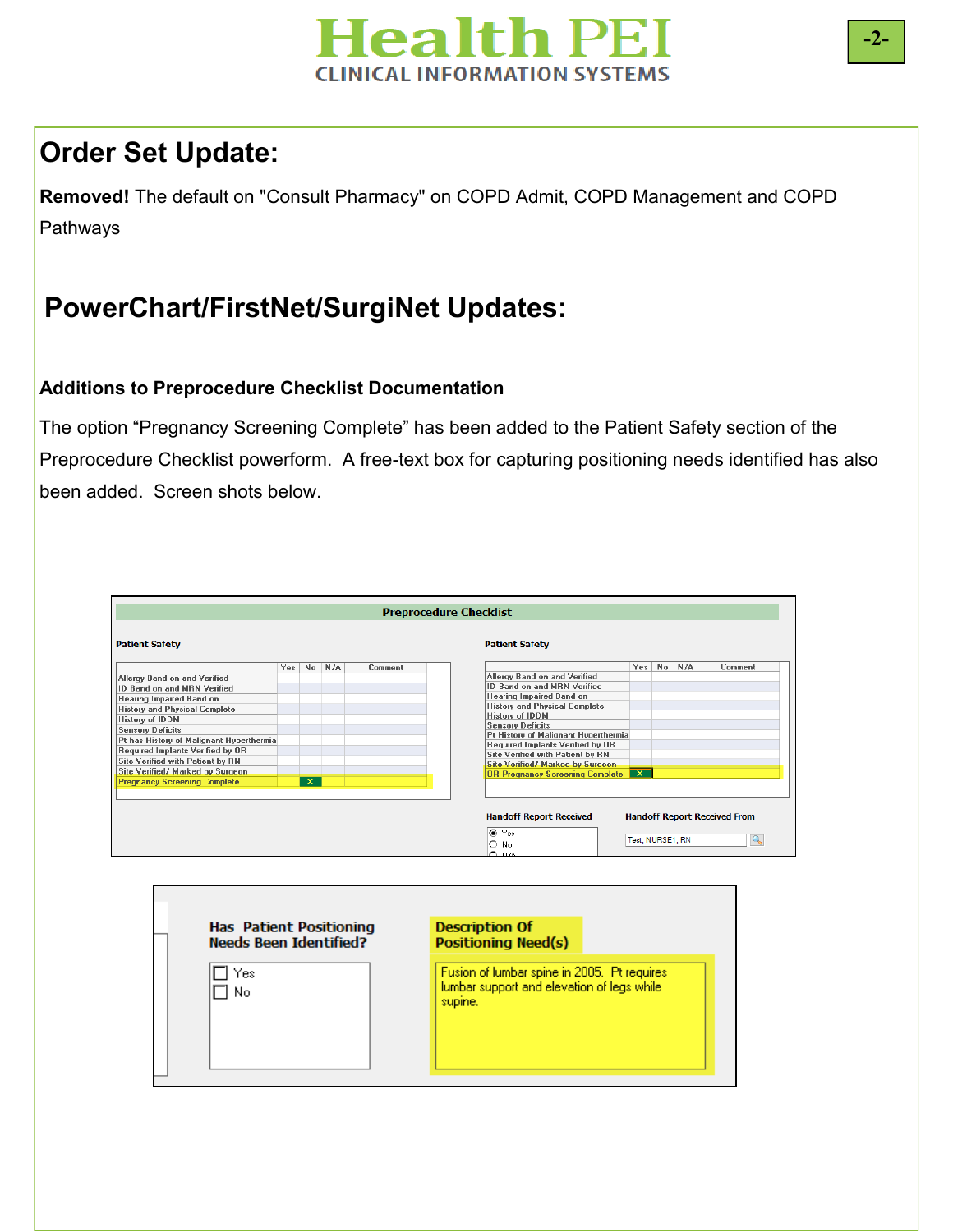

### **PowerChart/FirstNet/SurgiNet Updates: (continued)**

#### **Update to Comfort Measures powerform and iView**

New charting option for MindfulGardens (a virtual care pilot project at PCH)

**New Patch order workflow:** A 'Patch Remove' order will get placed by the system every time there is an order with a route of 'Transdermal' entered.

The name of the orderable will be in the order comment and Nursing will modify the order to assign the appropriate frequency to the "Patch Remove" details to correctly time the tasks.

Note: This update will not affect current patch orders. It is for NEW orders placed after the release date.

#### **Orders page:**

| <b>Status</b> | Order Name                    | <b>Details</b>                                                                                                        | <b>Ordering Physician</b> | Last Updated By | Start             |
|---------------|-------------------------------|-----------------------------------------------------------------------------------------------------------------------|---------------------------|-----------------|-------------------|
|               |                               |                                                                                                                       |                           |                 |                   |
| Ordered       | <b>Patch Remove</b>           | 1 each, See Order Comments for Route, Daily, Start: 2022-Jan-12 09:00, Stop: 2022… Unknown Physician, Test, Nurse, RN |                           |                 | 2022-Jan-12 09:00 |
|               |                               | For: rivastigmine *** Frequency and Start Date/Time to correspond to the medic Physician,                             |                           |                 |                   |
| Ordered       | rivastigmine (Exelon 5 patch) | 1 patch(s), Transdermal, Patch, Daily, Start: 2022-Jan-11 09:00                                                       | Unknown Physician,        | Test. Nurse. RN | 2022-Jan-11 09:00 |
|               |                               | Provides 4.6 mg/24 hr                                                                                                 | Physician,                |                 |                   |

#### **MAR:**

| $\ln 66$ $\oslash$<br>rivastigmine (Exelon 5 patch)<br>1 patch(s), Transdermal, Patch, Daily,<br>Start: 2022-Jan-11 09:00<br>Provides 4.6 mg/24 hr                    | $1$ patch $(s)$<br>Not given within 31 days. |
|-----------------------------------------------------------------------------------------------------------------------------------------------------------------------|----------------------------------------------|
| rivastigmine                                                                                                                                                          |                                              |
| Previous Patch Removed                                                                                                                                                |                                              |
| <b>Patch Remove</b><br>1 each, See Order Comments for Route,<br>Daily, Start: 2022-Jan-12 09:00, Stop:<br>2022-Jan-12 09:00<br>For: rivastigmine *** Frequency and St |                                              |

If the order for the medication is cancelled, Nursing will have to cancel the Patch remove order separately.

**FYI New Reschedule reason on MAR.** When rescheduling a single dose there is a new rescheduling

#### reason to select

| P Reschedule budesonide-formoterol for ZZ TEST, PATIENT NINETEEN                     | $\times$ |
|--------------------------------------------------------------------------------------|----------|
| Currently scheduled date and time<br>2022-Jan-09 21:00                               |          |
| Rescheduled date and time<br>$\Rightarrow$ AST<br>H<br>2100<br>2022-Jan-09<br>$\sim$ |          |
| Rescheduling reason<br>As per Medication Rescheduling Policy<br>$\checkmark$         |          |
| OK                                                                                   | Cancel   |

**-3-**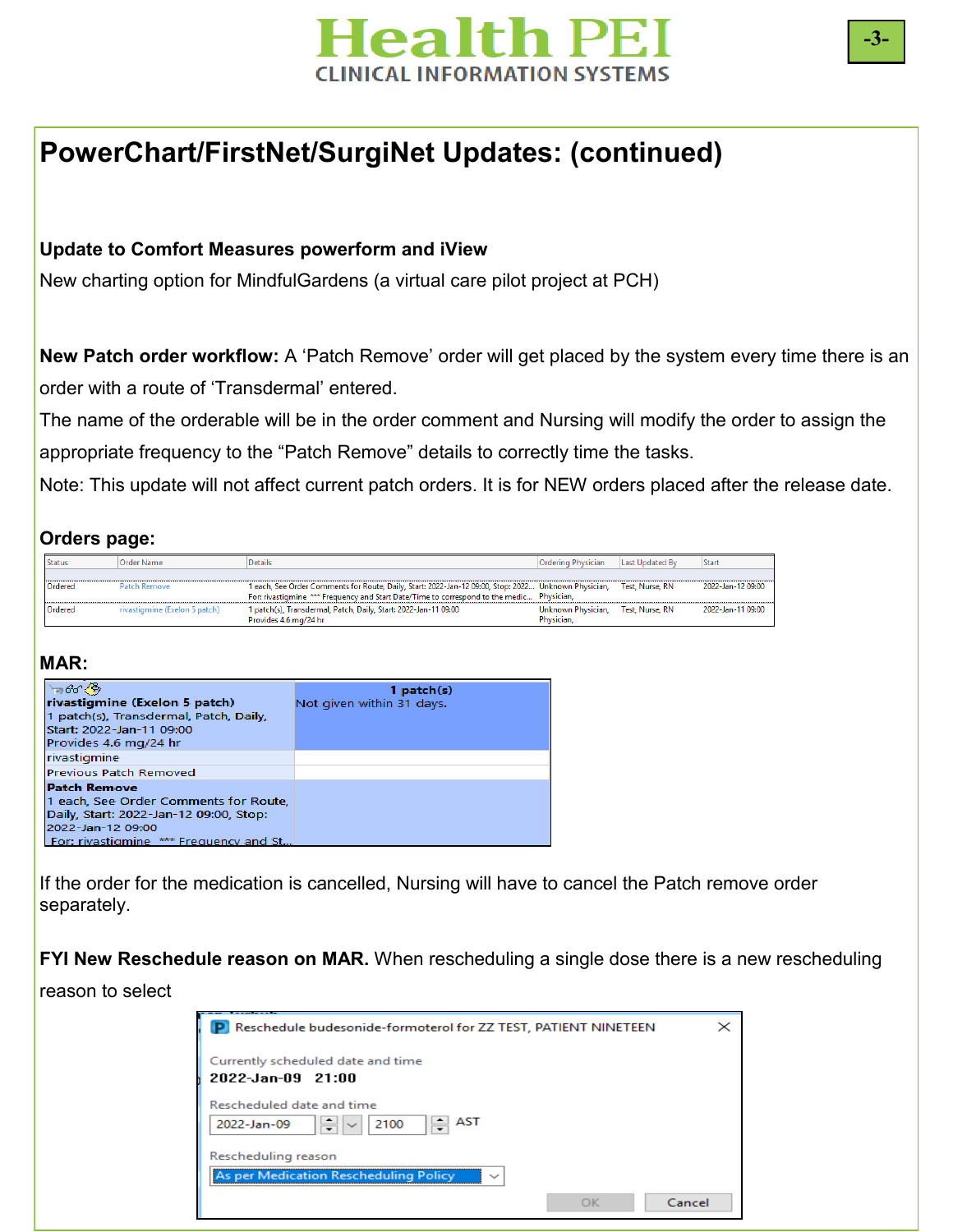

# **PowerChart/FirstNet/SurgiNet Updates: (continued)**

**Tissue Donation Screening Form:** An update as been made to make it easier to complete. The contraindications remain the same, but the wording has been updated to make the intention of the content clear. 'Unknown time of death' has been removed as it wouldn't apply to in hospital deaths.

**Allergy Documentation Update:** When documenting allergies, staff will have the option to select anaphylaxis as a reaction type.

| 1. Substance (required) |         |                                                                    |           |                 |                                                                                                                                                                        |                      |                |                    |                       |
|-------------------------|---------|--------------------------------------------------------------------|-----------|-----------------|------------------------------------------------------------------------------------------------------------------------------------------------------------------------|----------------------|----------------|--------------------|-----------------------|
| <b>NKA</b>              | Bactrim |                                                                    | Free text | *Category: Drug |                                                                                                                                                                        | $\checkmark$         |                |                    |                       |
|                         |         |                                                                    |           |                 |                                                                                                                                                                        |                      |                |                    |                       |
|                         |         |                                                                    |           |                 |                                                                                                                                                                        |                      |                |                    |                       |
| 2. Reaction type        |         |                                                                    |           |                 |                                                                                                                                                                        |                      | Allergies<br>₩ |                    |                       |
| Anaphylaxis             |         | Anaphylaxis                                                        |           |                 |                                                                                                                                                                        |                      |                |                    |                       |
| Anaphylaxis<br>Allergy  |         | 4. Allergy details                                                 |           |                 |                                                                                                                                                                        | Mark All as Reviewed |                |                    |                       |
| Side Effect/Intolerance |         | Status:                                                            | Active    | ◡               | Mark As Reviewed                                                                                                                                                       |                      |                |                    |                       |
|                         |         |                                                                    |           |                 |                                                                                                                                                                        | <b>+</b> Add         | Modify         | No Known Allergies | Reverse Allergy Check |
|                         |         |                                                                    |           |                 |                                                                                                                                                                        |                      |                |                    |                       |
|                         |         |                                                                    |           |                 |                                                                                                                                                                        | Substance            | Category       | Type               | Reactions             |
|                         |         |                                                                    |           |                 |                                                                                                                                                                        | <b>Bactrim</b>       | Drug           | Anaphylaxis        |                       |
|                         |         |                                                                    |           |                 |                                                                                                                                                                        |                      |                |                    |                       |
|                         |         |                                                                    |           |                 |                                                                                                                                                                        |                      |                |                    |                       |
|                         |         |                                                                    |           |                 |                                                                                                                                                                        |                      |                |                    |                       |
|                         |         | New Anaphylaxis Alert: Fires once per patient per user             |           |                 |                                                                                                                                                                        |                      |                |                    |                       |
|                         |         | P Discern: Open Chart - ZZ TEST, PATIENT TWENTY (1 of 1)<br>Cerner |           |                 | <b>Anaphylaxis Alert</b>                                                                                                                                               |                      | $\Box$         |                    |                       |
|                         |         |                                                                    |           |                 |                                                                                                                                                                        |                      |                |                    |                       |
|                         |         |                                                                    |           |                 | This patient has one or more active allergies added to their profile with a reaction<br>symptom or reaction type of 'Anaphylaxis'. Please review chart as appropriate. |                      |                |                    |                       |
|                         |         |                                                                    |           |                 |                                                                                                                                                                        |                      |                |                    |                       |
|                         |         |                                                                    |           |                 |                                                                                                                                                                        |                      |                |                    |                       |
|                         |         |                                                                    |           |                 |                                                                                                                                                                        |                      |                |                    |                       |
|                         |         |                                                                    |           |                 | OK                                                                                                                                                                     |                      |                |                    |                       |